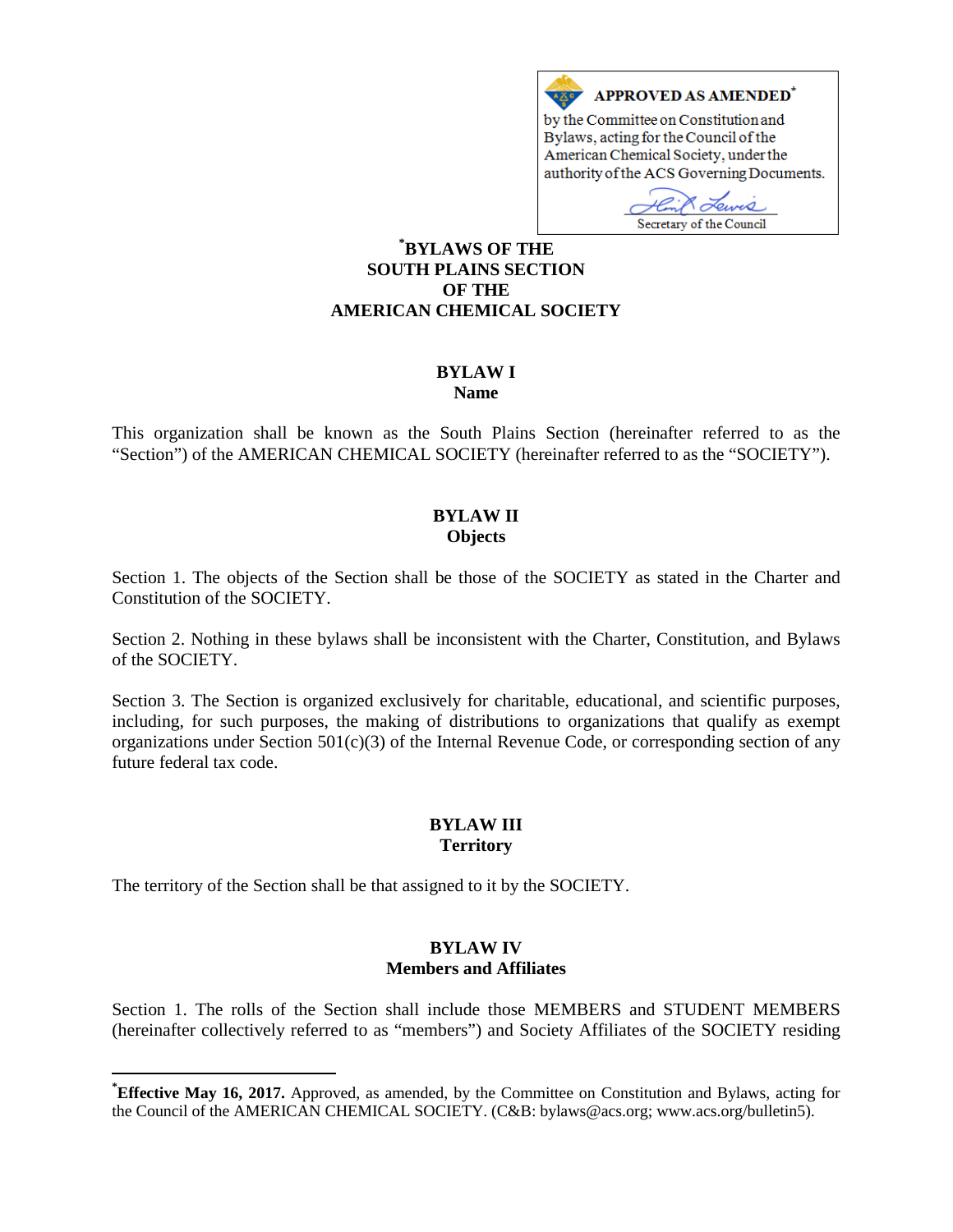within the territory of the Section provided that any exceptions to this rule shall be made in conformity with the Constitution and Bylaws of the SOCIETY.

Section 2. STUDENT MEMBERS shall be entitled to all privileges of membership except that of holding an elective position of the SOCIETY. STUDENT MEMBERS may not serve as Councilor(s), Alternate Councilor(s), or the Temporary Substitute Councilor, and they may not hold an elective position of the Section as noted elsewhere in these bylaws, but they may be appointed as committee chairs.

Section 3. The Section may have Local Section Affiliates as authorized in the Constitution and Bylaws of the SOCIETY. A Local Section Affiliate shall retain affiliate status only so long as payment is made of Local Section Affiliate dues of not less than two dollars (\$2.00) per annum. A Local Section Affiliate shall have all the privileges of membership in the Section except for (1) holding an elective position, (2) voting on Articles of Incorporation and bylaws, (3) voting for Councilor(s) or Alternate Councilor(s), (4) being appointed as a committee chair, or (5) serving as a voting member of the Executive Committee. A Local Section Affiliate (1) may vote for an elective position of the Section but not for the Councilor(s) or Alternate Councilor(s).

Section 4. Society Affiliates may be assessed dues in the amount specified by the Executive Committee. A Society Affiliate may not (1) hold any elective position(s), (2) vote on Articles of Incorporation and bylaws of the Section, (3) vote for the Councilor(s) or Alternate Councilor(s) of the Section, (4) serve as a voting member of its Executive Committee, or (5) be appointed as a committee chair. A Society Affiliate may vote for an elective position of the Section but not for the Councilor(s) or Alternate Councilor(s).

Section 5. Members and affiliates shall have such rights and privileges as are accorded them by the Constitution and Bylaws of the SOCIETY and these bylaws.

#### **BYLAW V**

# **Officers, Executive Committee, and Councilor(s)**

Section 1. The officers of the Section shall be MEMBERS of the SOCIETY and the Section and shall consist of the Chair, Chair-Elect, Secretary, and Treasurer. The Secretary and Treasurer positions may be held by the same person.

Section 2. The Executive Committee shall be the governing body of the Section and as such shall have full power to conduct, manage, and direct the business and affairs of the Section in accordance with the Constitution and Bylaws of the SOCIETY and these bylaws. The Executive Committee shall consist of the officers of the Section, the Immediate Past Chair, the Councilor(s), and Alternate Councilor(s), and as nonvoting members, the chairs of the standing committees.

Section 3. Elected officers of the Section shall serve for a term of one year beginning on January 1 or until their successors are elected. At the end of the Chair-Elect's term of office, the Chair-Elect shall succeed to the office of Chair. With the exception of the Chair and Chair-Elect, the incumbent of any position is eligible for reelection.

Section 4. The duties of the officers shall be such as usually pertain to their offices, together with those required by these bylaws and by the Constitution and Bylaws of the SOCIETY, and such other duties as may be assigned to them from time to time by the Executive Committee.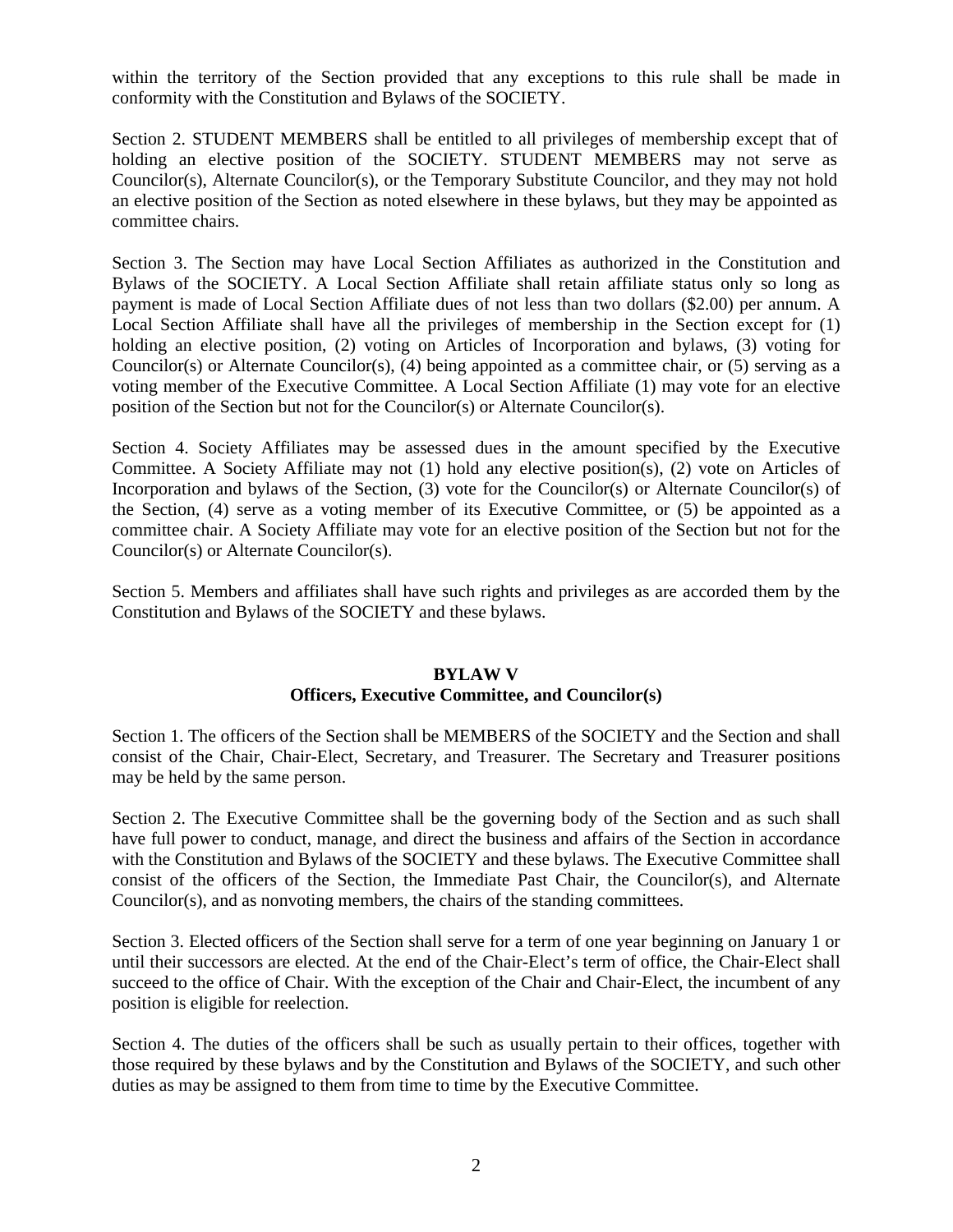- a. The duties of the Chair shall be to preside at meetings of the Executive Committee, to carry into effect the decisions and recommendations of that Committee, to preside at meetings of the Section to conduct governance business, to appoint all committee chairs and committee members except as stated elsewhere in these bylaws, and to carry out the duties required by the Constitution and Bylaws of the SOCIETY.
- b. The duties of the Chair-Elect shall be to assist the Chair with the direction and management of the Section. In the absence of the Chair, the duties of the office shall devolve upon the Chair-Elect.
- c. The duties of the Secretary shall be to keep a record of the minutes of the meetings of the Section and of the Executive Committee, to maintain a list of members and affiliates, to send to members and affiliates such notices as the business of the Section may require, to submit a report to the Section at its annual meeting, and to carry out the duties required by the Constitution and Bylaws of the SOCIETY and elsewhere in these bylaws. The Secretary shall preside over meetings in the absence of both the Chair and Chair-Elect.
- d. The Treasurer shall have charge of the funds of the Section, keep an accurate record of all receipts and disbursements, receive dues, and make those disbursements approved by the Executive Committee. The Treasurer shall render an account of all transactions and of the financial condition of the Section to the Executive Committee at times set by the Committee, and shall submit such reports as are required by the Constitution and Bylaws of the SOCIETY.

Section 5. Vacancies

- a. In the event of a vacancy in the office of Chair, the Chair-Elect shall assume the duties of Chair for the remainder of the term. In such case, the Chair-Elect moving into the position of Chair shall also hold that position during the normal term as Chair as part of the leadership transition.
- b. All other vacancies, except for Councilor(s) and Alternate Councilor(s), shall be filled by majority vote of the Executive Committee through interim appointment for the period up to the next annual election. At that time, the procedures for election as outlined in the bylaws of the Section shall be followed.
- c. An interim appointee to the vacated office of Chair-Elect shall not automatically succeed to the office of Chair. At the next election, both a Chair and a Chair-Elect shall be elected.

Section 6. Councilor(s), Alternate Councilor(s), and Temporary Substitute Councilor

- a. The Section shall have Councilor(s) and Alternate Councilor(s) as provided in the Constitution and Bylaws of the SOCIETY. The Section's Councilor(s) and Alternate Councilor(s) shall carry out those duties assigned to them by the Constitution and Bylaws of the SOCIETY. In particular, the Councilor(s) (or Alternate Councilor(s) or Temporary Substitute Councilor if so designated to serve in place of the Councilor for a particular meeting), shall attend meetings of the Council of the SOCIETY and represent the Section at such meetings.
- b. Councilor(s) and Alternate Councilor(s) shall be elected by ballot from among the MEMBERS for three-year terms beginning January 1. Reelection is permissible. Councilor(s) shall be elected in separate years, whenever possible, to provide for a rotation of terms in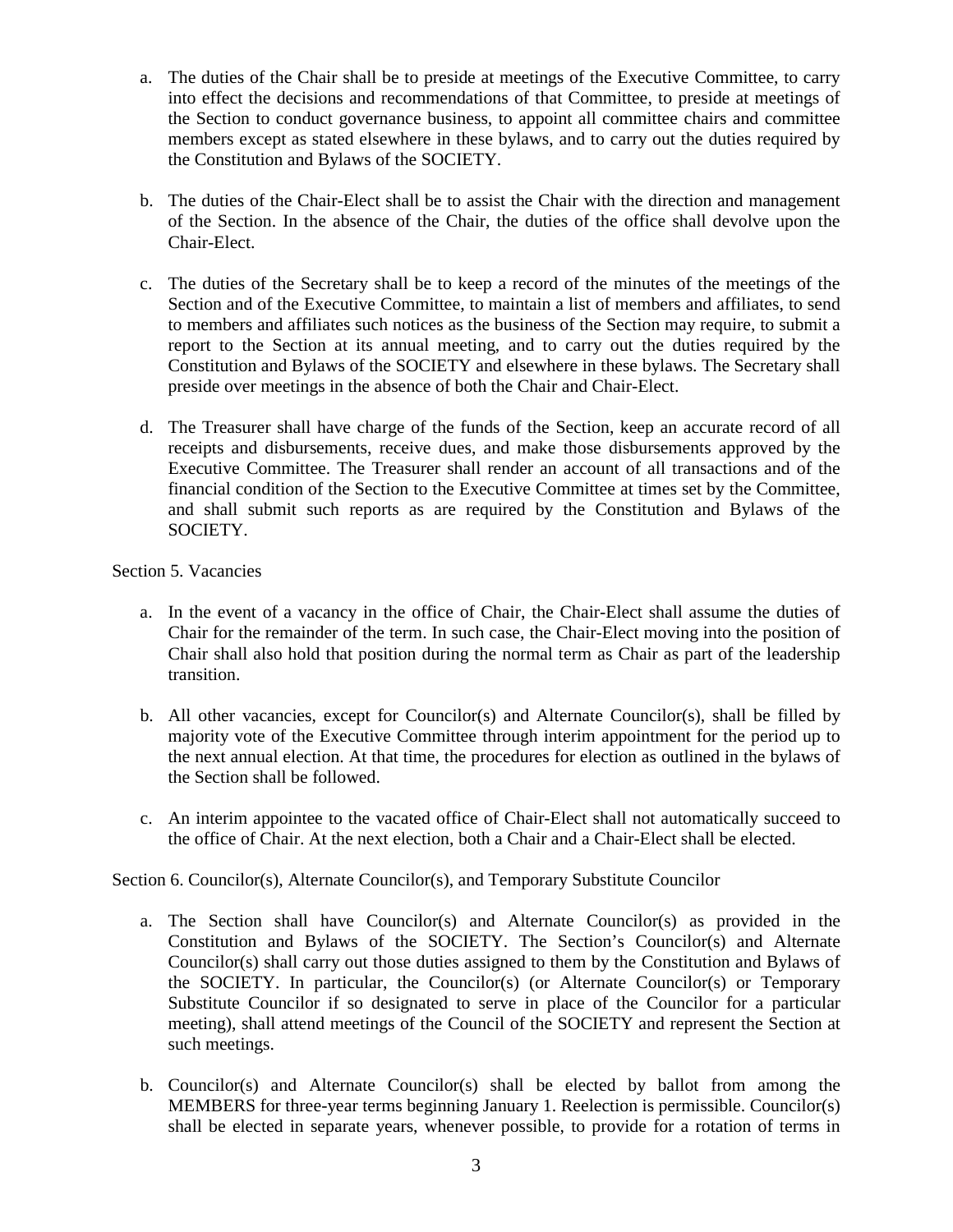accordance with the Constitution of the SOCIETY. A partial term of one or two years shall be used whenever necessary to establish or to restore rotation of three-year terms provided that the Councilor and/or Alternate Councilor agree to the partial term before the election.

- c. In the event that a Councilor is unable to attend a specified meeting of the Council of the SOCIETY, the Chair of the Section shall appoint one of the Alternate Councilor(s) to serve as Councilor at the specified meeting. Such appointment of an Alternate Councilor shall be for only one meeting.
- d. If every Councilor and Alternate Councilor of the Section will be absent from a Council meeting, thus leaving the Section without representation at such meeting, the Executive Committee may designate one MEMBER of the Section as a Temporary Substitute Councilor in accordance with the Bylaws of the SOCIETY.
- e. The Executive Committee shall designate one or more Councilor(s) to be disqualified under the SOCIETY's Bylaw provisions for reallocation of Councilor(s) among the Sections.
- f. Any vacancy in the position of Councilor or Alternate Councilor shall be filled for the remainder of the unexpired term at the time of the next annual election. The vacancy may be filled until the next annual election by appointment by the Executive Committee.

### **BYLAW VI Manner of Election**

Section 1. The election of officers shall be conducted by a ballot distributed to the members and affiliates of the Section in accordance with the Bylaws of the SOCIETY and these bylaws. Local Section Affiliates and Society Affiliates may vote for an elective position of the Section, other than for Councilor(s) and Alternate Councilor(s), in the same manner as described above. Councilor(s) and Alternate Councilor(s) shall be elected by a ballot distributed to all members of the Section; affiliates may not vote for Councilor(s), and Alternate Councilor(s).

Section 2. In September of each year, the Nomination Committee shall report to the membership its nominations for each office to be filled. Prior to October 15, any member or affiliate of the Section may, in writing or from the floor at a meeting to conduct governance business, nominate additional candidates for office, provided that the candidates are MEMBERS of the Section as required elsewhere in these bylaws, if the nomination is seconded by another member or affiliate. Nominations so made shall be equally valid as those from the Nomination Committee. All candidates nominated shall have indicated willingness to serve if elected.

Section 3. When a ballot is used, the candidates for each office and for Councilor(s)/Alternate Councilor(s) shall be listed in an order to be selected by lot on a ballot to be distributed by November 1, only to eligible voters as noted above except that affiliates may not vote for Councilor(s)/Alternate Councilor(s). The ballot shall provide for a write-in candidate for each position to be filled. A paper ballot shall be provided to any eligible voter who requests it.

Section 4. The ballots shall be tabulated and validated not later than November 15. Except as noted below, the candidate for each position receiving the largest number of votes shall be declared elected. The Executive Committee may decide that for Councilor(s), the candidate(s) who receive the majority of votes shall be declared elected as Councilor(s); the candidate(s) who get the next largest number of votes shall be declared elected as Alternate Councilor(s). In case of a tie vote for any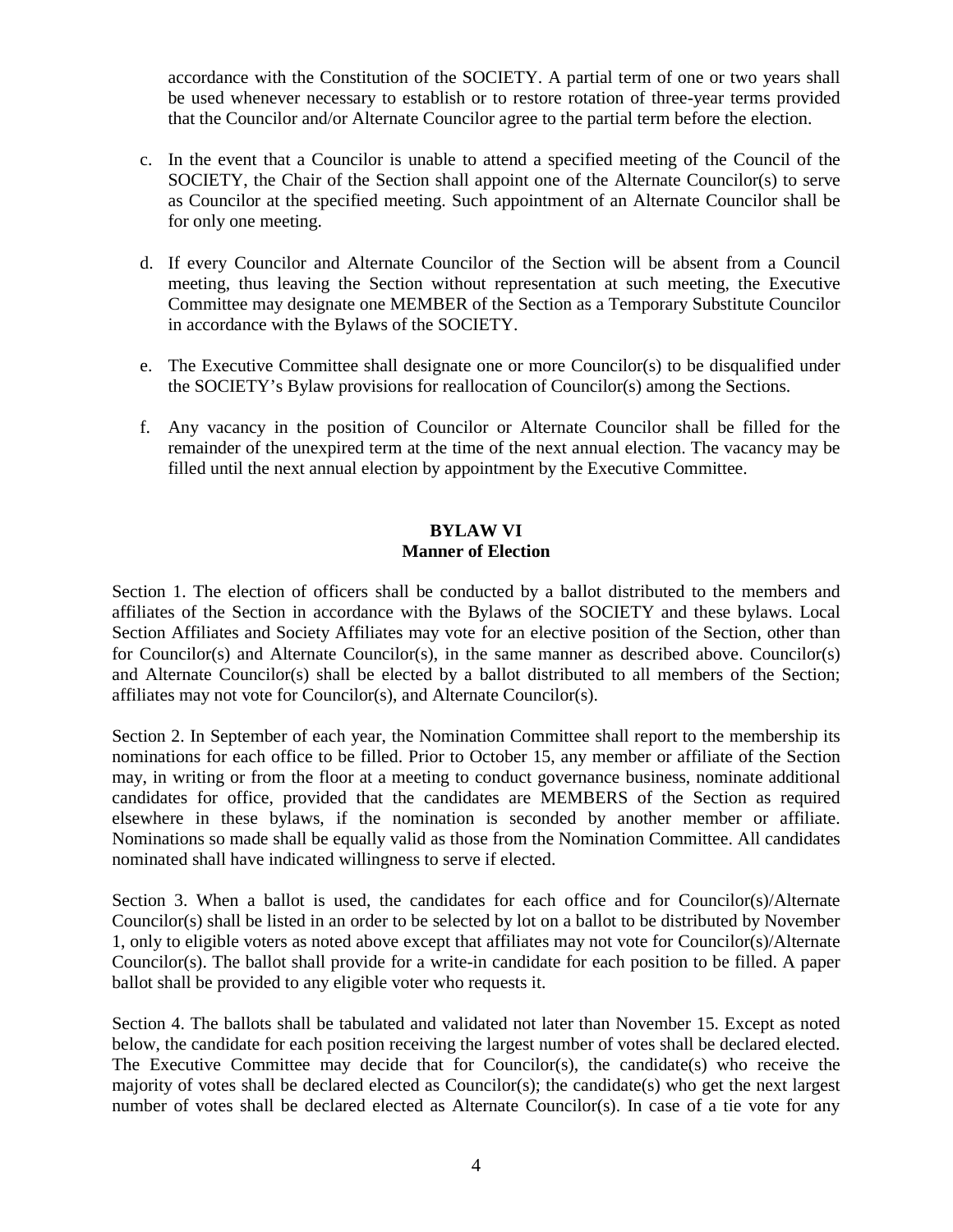position, the Executive Committee, by ballot, shall elect from among the candidates who share the tie vote; the candidate receiving the largest number of votes shall be declared elected.

Section 5. The results shall be announced by the Section Chair or his or her designee as soon as possible after the election, and also published in the Section's newsletter and/or on the Section's website soon thereafter. The results shall be certified to the Executive Director of the SOCIETY not later than December 1.

Section 6. In accordance with the SOCIETY's Bylaws, balloting procedures should ensure fair balloting that is open to all eligible members, protection against fraudulent balloting, and the timely reporting and archiving of balloting results.

### **BYLAW VII Recall of Elected Officials**

Section 1. The elected officials of the Section (officers and elected Executive Committee members, except not Councilor(s) and Alternate Councilor(s)) are subject to recall for neglect of duties or conduct injurious to the SOCIETY. Recall procedures are not applicable to Councilor(s) and Alternate Councilor(s).

Section 2. The recall of an official shall be initiated when a signed petition, indicating in writing the specific charges and reasonable substantiating evidence, is submitted to the Chair from at least five members of the Section. In the event the Chair is the official in question, the Chair-Elect shall receive the petition and shall assume the duties of the Chair with respect to this issue until the issue is resolved.

Section 3. The Chair shall, without delay, determine that the petitioners are aware of the gravity of their actions and the procedures to be followed. The Chair shall seek an alternate resolution to the problem and a withdrawal of the petition at this time. In the absence of a resolution to the problem, the Chair shall notify the members of the Executive Committee and call a special meeting within thirty days.

- a. The Executive Committee shall promptly continue the recall process or dismiss the petition as ill-founded or find an alternate resolution to the problem. The Chair shall promptly inform the petitioners and the official of the decision of the Executive Committee. If no contact with the official can be made after a reasonable effort, the Executive Committee may remove the official in question with a two-thirds (2/3) vote of the remaining members.
- b. If the proceedings continue:
	- (1) The Chair shall assign the duties of the official to another qualified MEMBER of the Section, as required elsewhere in these bylaws, until the issue is resolved.
	- (2) The official shall be offered an opportunity to answer the allegations in the petition before the Executive Committee. A certified letter shall be sent to the last known address on the official SOCIETY membership roll. Upon notification, the official shall have thirty days to make a written response to the allegations.
	- (3) The Executive Committee shall decide whether or not to proceed after studying the official's response. The Chair shall inform the official and the petitioners of the decision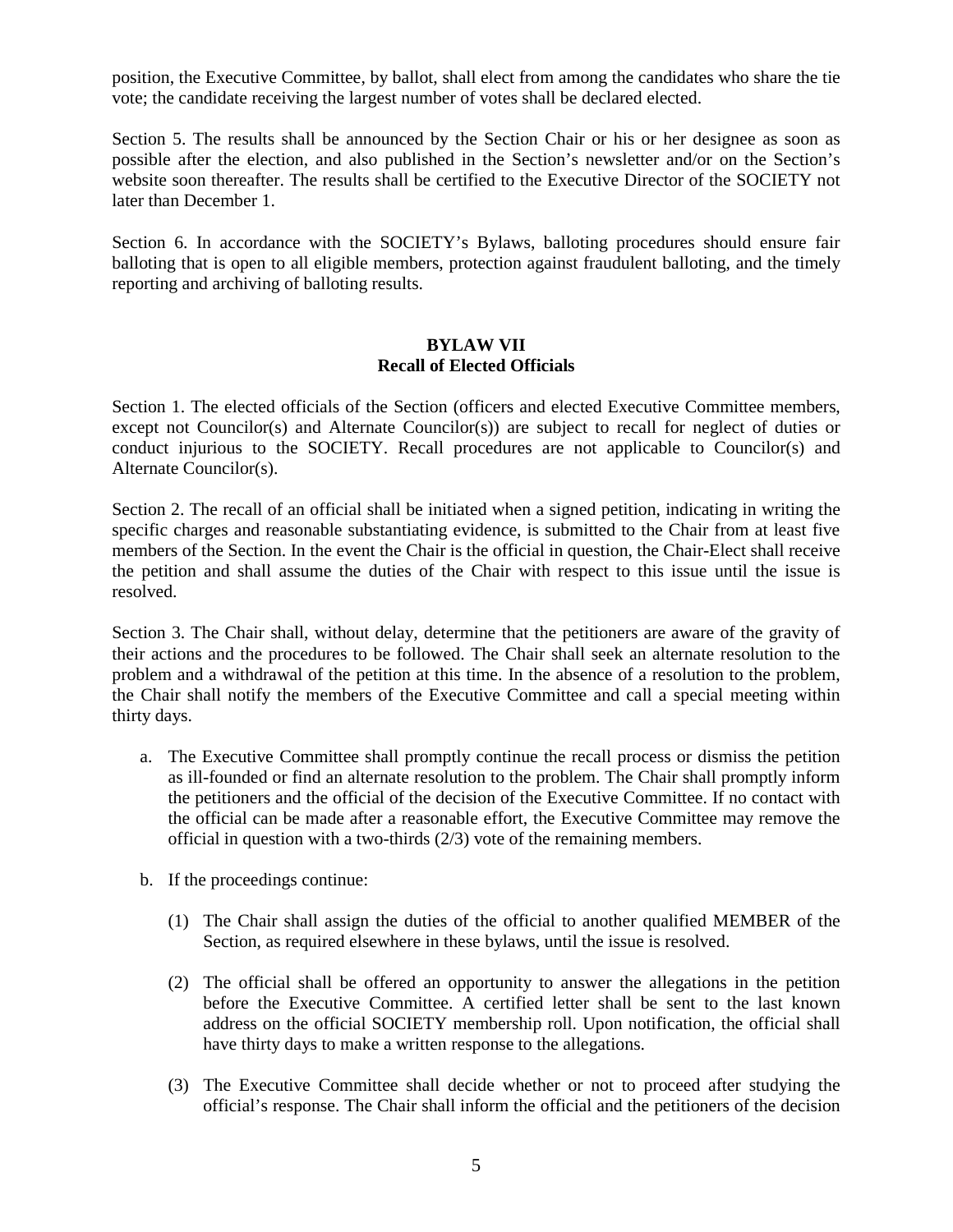of the Executive Committee. If the Executive Committee decides that the proceedings shall continue, the official shall choose one of the following options:

- (a) The official may resign.
- (b) The official may request a recall vote. Section members shall be informed, through brief written statements prepared by the Executive Committee and the official, of the issues involved with the recall vote. Both statements shall be distributed to the members with the ballot. A paper ballot shall be provided to any member who requests it. At least two-thirds (2/3) of votes cast shall be required for the official to be removed from office. The membership shall be informed of the results of the recall vote.
- (c) The official may request a hearing and a recall vote by the remaining members of the Executive Committee. At least two-thirds (2/3) vote of the remaining members of the Executive Committee shall be required to recall the official.
- (d) The official may choose not to respond and thus forfeit the position.

Section 4. The vacancy provisions of these bylaws shall be used to fill a vacancy caused by a recall process. The Executive Director of the SOCIETY shall be informed of the recall and the filling of the vacancy.

# **BYLAW VIII Committees**

Section 1. The Executive Committee shall establish committees as necessary for the proper operation of the Section. All committee members shall be members and/or affiliates of the SOCIETY and the Section.

Section 2. The Section shall have the following standing committee: Nomination.

### **BYLAW IX Meetings**

Section 1. The Executive Committee shall designate the times and places of the Section's meetings as it finds necessary or desirable for the proper functioning of the Section. The Section shall hold at least one meeting annually to conduct governance business; however, this requirement may be modified by the Executive Committee.

Section 2. The Executive Committee shall set the order of business for meetings of the Section to conduct governance business. The order of business may be suspended by a majority vote of the members present.

Section 3. The Section may hold special meetings to conduct governance business upon the written request of a majority of the Executive Committee or upon the written request of 10 members of the Section. To be valid, such request shall be received by the Secretary at least ten days before the date requested for the meeting and shall state the exact nature of the business to be transacted. No other business shall transpire at such meetings.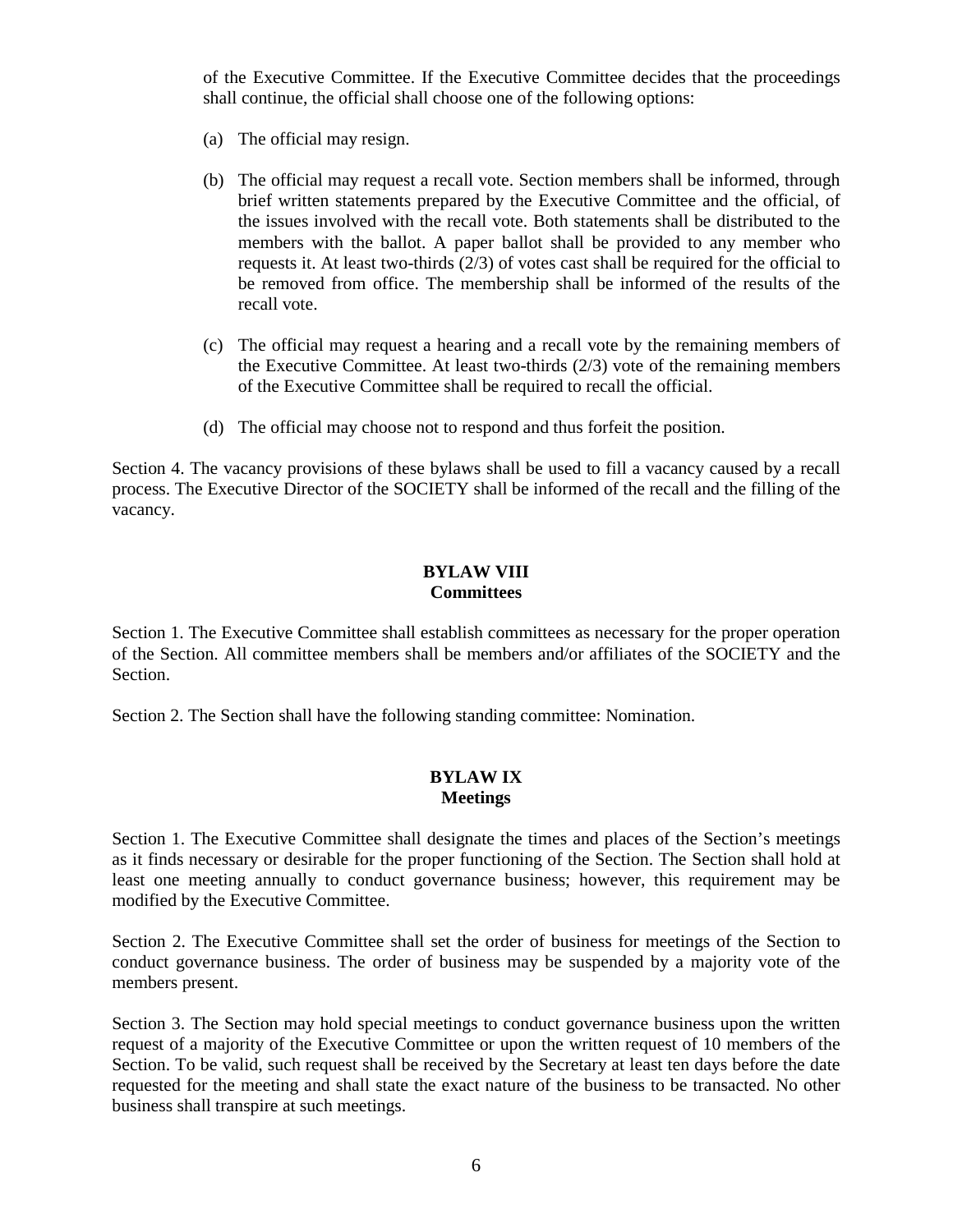Section 4. Meetings of the Executive Committee and meetings of the Section to conduct governance business, with the approval of the Executive Committee, may be held by means of electronic communications technology that permits those in attendance to read or hear the proceedings substantially concurrently with their occurrence, to vote on matters submitted, to pose questions, and to make comments.

Section 5. The Executive Committee shall meet upon due notice either at the call of the Chair or upon request of a majority of its members. A quorum for an Executive Committee meeting shall consist of a majority of the voting members of the Committee. In the absence of a quorum, called meetings of the Executive Committee shall adjourn to a specific date.

Section 6. Due notice of the Section's meetings, not including committee meetings, shall be sent to each member and affiliate of the Section. A quorum for the transaction of governance business at such a Section meeting shall consist of 10 members of the Section. No governance business shall be conducted in the absence of a quorum.

Section 7. The fee for registration at any special meeting shall be decided by the Executive Committee in accordance with the Constitution of the SOCIETY.

Section 8. The most recent edition of *Robert's Rules of Order Newly Revised* shall be the parliamentary authority for all matters not covered in these bylaws or in the SOCIETY's documents.

# **BYLAW X Finances**

Section 1.

- a. Members of the Section may be assessed voluntary Local Section dues in an amount set by the Executive Committee. The Executive Committee shall have the option to waive or discount dues for STUDENT MEMBERS and for others as provided in the SOCIETY's Bylaws for waived or discounted dues.
- b. Society Affiliates may be assessed annual dues in an amount set by the Executive Committee.
- c. The annual dues of Local Section Affiliates shall be determined by the Executive Committee in accordance with the Constitution and Bylaws of the SOCIETY, and as mentioned elsewhere in these bylaws.

Section 2. The Section may raise or collect funds to be expended for local purposes, and may have the entire management and control of such funds insofar as such management and control shall not conflict with any provision of these bylaws or with the Constitution or Bylaws of the SOCIETY.

Section 3. The Section may receive donations or bequests made to it, and may expend or invest the same on behalf of the Section. Such expenditures or investments shall be made by the Treasurer of the Section upon authorization by the Executive Committee.

Section 4. An annual audit of the books of the Treasurer and of any other transactions regarding the Section's funds shall be conducted by two or more disinterested members or individuals, appointed by the Executive Committee. The audit report shall be submitted to the Executive Committee by January 31.